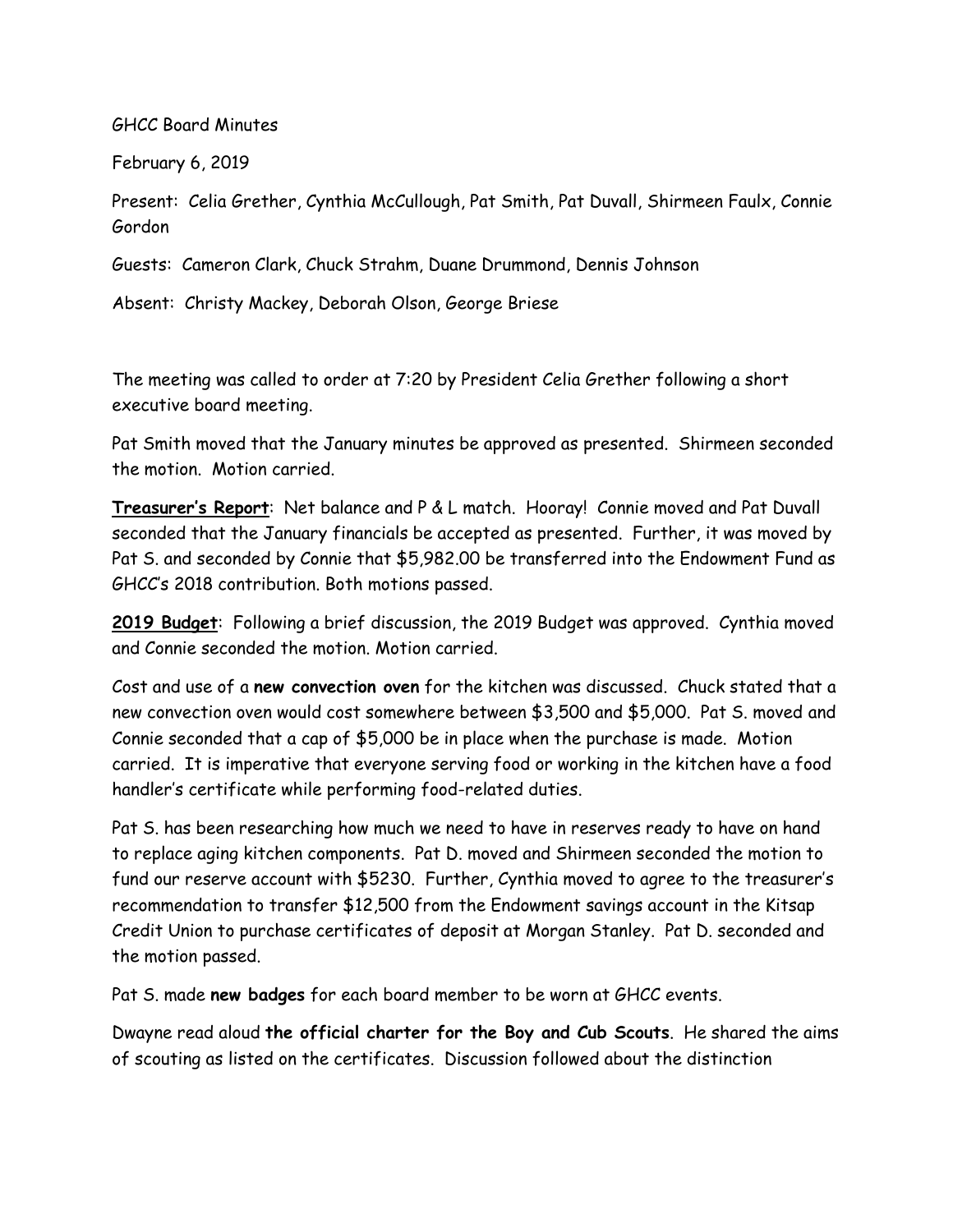between the units, Cubs and Boys. Currently, there are 10 Cub Scouts, ages 6 to 11 years old; there are 13 Boy Scouts, ages 11 through 18 years old.

Dwayne said that the Klondike Derby is coming up soon at Camp Parsons.

Celia told Dwayne that while the board has voted to have the May fund-raiser, the concern is having a food handler's certificate for each of the Scouts handling and serving food. Further, the Scouts will now be required to complete the same steps as all other GHCC renters; this includes completion of the standard rental application which requires a refundable damage deposit as well as a certificate of insurance.Their rental fee will be \$1.

The board will reimburse up to \$200 for the Scout's spring fund-raiser as well as continue to be their charter sponsors.

Bill Longworth is the new scout leader.

**Membership Financial Report**: Pat Smith reported membership income has increased significantly compared to last year. 2018 – membership income was \$1,040. January 2019 membership income was \$1,400. Celia gave the membership report for Christy

**County Tax Parcel**: Pat Smith said the county indicated the tax parcel she received that we didn't recognize is an unknown parcel and if we owned it, we wouldn't owe any money on it.

**Maintenance Report**: Cameron Clark reported he has one estimate for a new opener to ease opening for the Annex garage door. Kitsap Garage Door Company submitted two bids: 1. Basic repair - \$594.00 2. Enhanced repair - \$686.00

Cameron will get two more bids and report back.

Cameron reported the standby generator is not working. There is a red light indicating the generator is turned off. He called Ben, the man who serviced the generator last, and was instructed to push a 'reset' button. Cameron and Chuck inspected the generator tonight. Cameron will recall Ben to have the Generator serviced a.s.a.p.

**Rental Report**: Proposed Rate Revisions: Pat S. reported the rental documents have been updated. Included is the Memorial Rental, Rental Application, and the Rental Checkout List. See updated documents attached to minutes. Report for East room: 5 half days, 3 full days; West room: 4 half days, 1 full day; Kitchen use: 1 full day; No Charge: 1 day; GHCC: 3 days.

**Log Survey**: With responses at 36 to date, 20 voted for a print copy to be mailed to their residence; 16 voted for online access.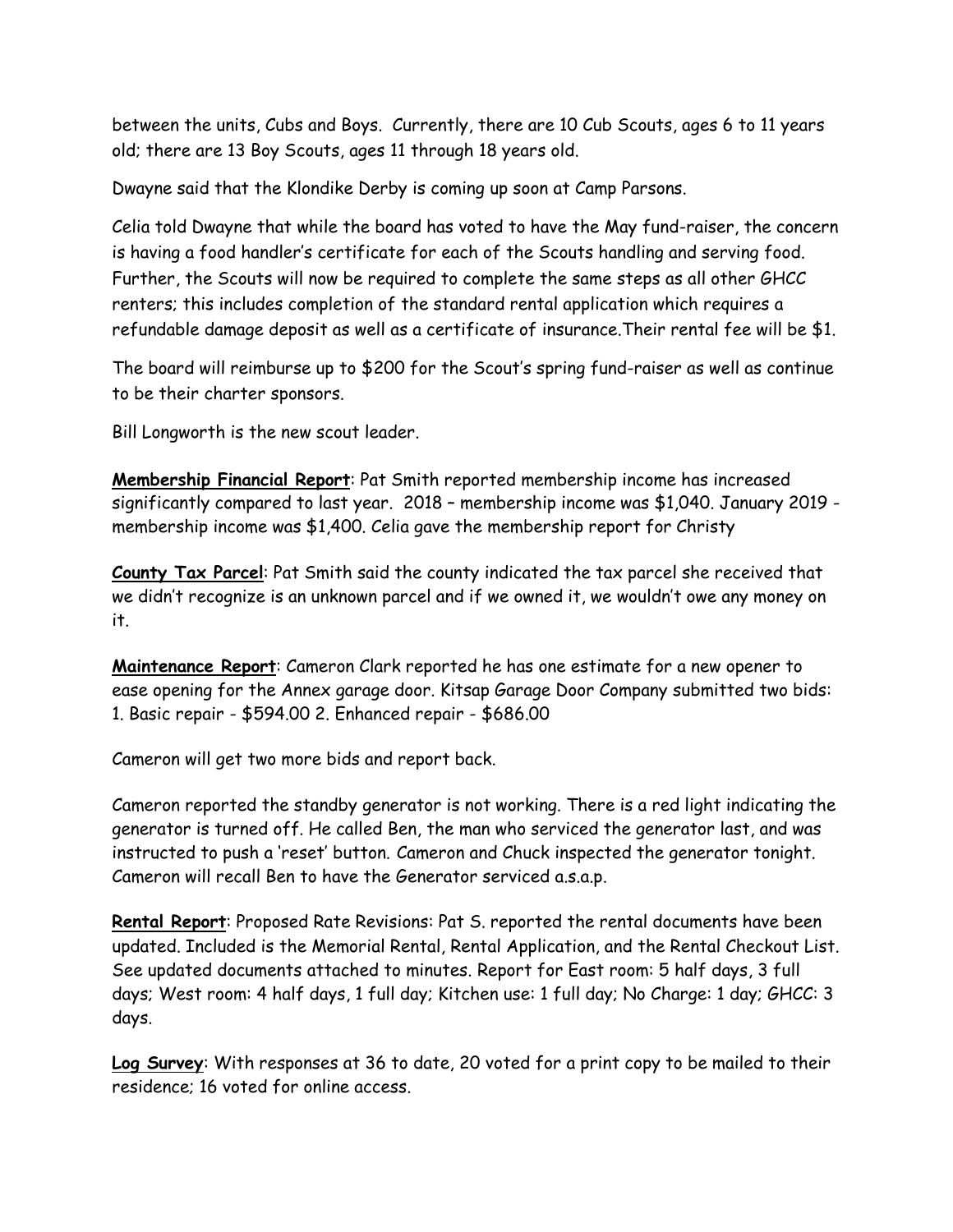**GHCC status with Kitsap Co. Public Health**: Chuck and Connie said they have received paper work from the Health department regarding designation but no guidelines to implement the designation. Chuck has contacted the food handler's inspector for clarification and a meeting. We are waiting for her response. Until we know what we're able to do under the new permit type, all direction we received during her visit, remain in place.

**Welcome Packet**: Celia gave the Welcome Packet report for Judy Tallman. Judy is continuing to exchange messages with potential funders through local tribal sources and others. To date 77 Welcome Packets have been delivered. She has 7 remaining packets in her inventory. Judy approached Shore Woods regarding donations to help defray Packet expenses. They were going to meet on Tuesday (2/5/'19) but she hasn't heard back and believes meeting was canceled due to snow.

**Neighbors Lunch:** Celia reported January's Neighbors Lunch was low in attendance. The speaker was very informative and those who attended appreciated her talk. Neighbors Lunch served approximately 28 people.

**Endowment Report**: Celia reported due to the volatility of the market we need to keep our eyes on the long term for this investment.

**Janitorial Report**: Connie reported we purchased a new vacuum cleaner for GHCC. Janitor Alain Perrin had a light month due to decreased number or rentals for the month of January.

**Rummage Sale Report**: Connie reported she received 3 unscheduled drop offs at NPP boathouse and 4 unscheduled drop offs at the Annex during January.

A work party with MJ to sort all of the dropped off items from last fall was held. We sorted, distributing items to their respective departments.

On January 28th the Kitchen (2 people), Home Décor (2 people) and Crafts (1 person) worked 2+ hours to clear their tables into bins and boxes.

On January 30th the Clothing (3 people) put in 2+ hours and Linens (3 people) put in 1+ hour clearing their tables into bins and boxes. Still to be done, taking the filled bins / boxes to the boathouse before March drop off date. We will need the propane heaters started for heat in the annex for March drop off.

Some new volunteers have offered to help with sorting and others for use of their trucks to haul bins & boxes from the Annex to the boathouse on monthly drop off Saturdays. Exciting!